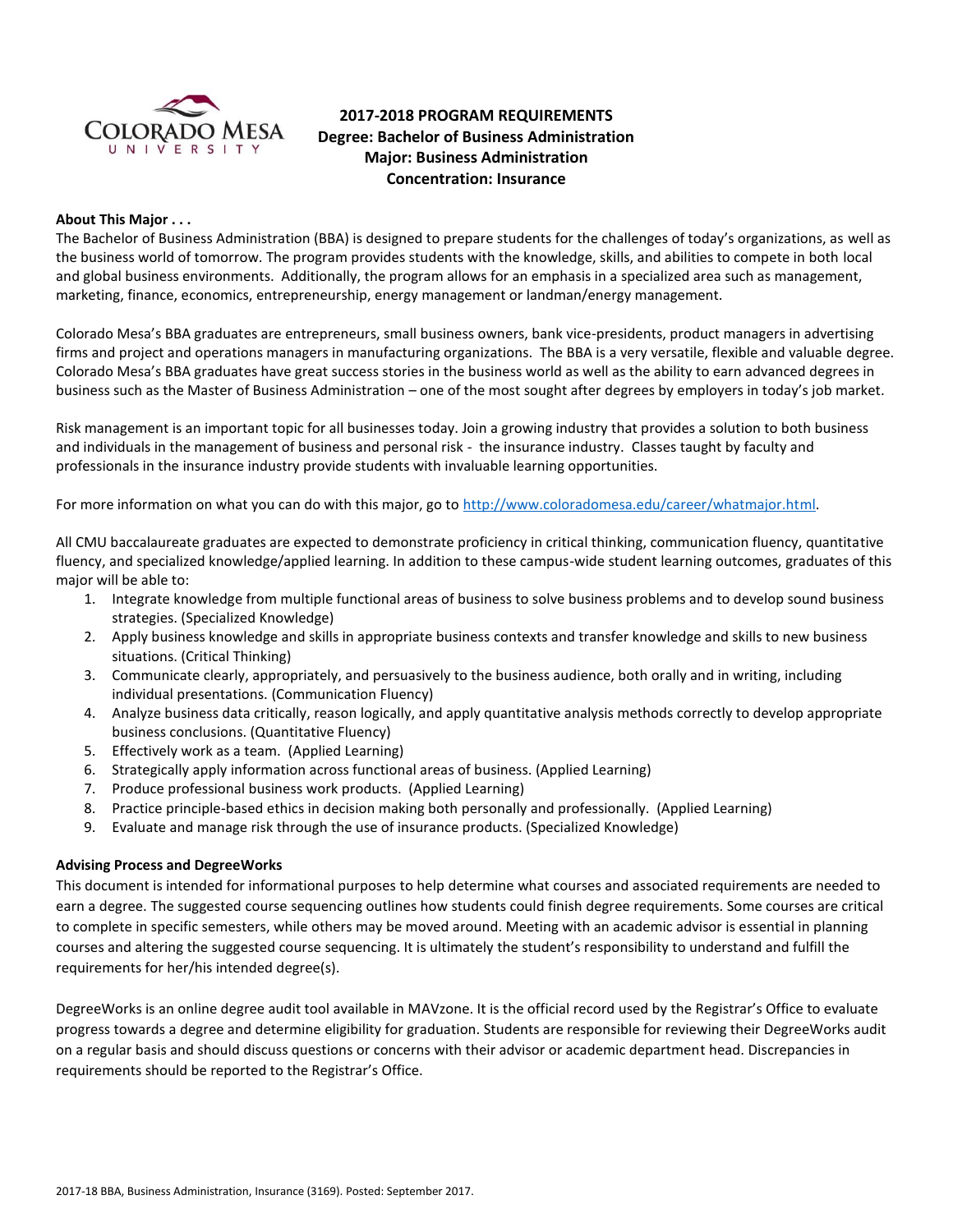# **Graduation Process**

Students must complete the following in the first two months of the semester prior to completing their degree requirements:

- Review their DegreeWorks audit and create a plan that outlines how unmet requirements will be met in the final semester.
- Meet with their advisor and modify their plan as needed. The advisor must approve the final plan.
- Submit the "Intent to Graduate" form to the Registrar's Office to officially declare the intended graduation date and commencement ceremony plans.
- Register for all needed courses and complete all requirements for each degree sought.

Submission deadlines and commencement details can be found at [http://www.coloradomesa.edu/registrar/graduation.html.](http://www.coloradomesa.edu/registrar/graduation.html)

If a student's petition for graduation is denied, it will be her/his responsibility to consult the Registrar's Office regarding next steps.

# **INSTITUTIONAL DEGREE REQUIREMENTS**

The following institutional degree requirements apply to all CMU baccalaureate degrees. Specific programs may have different requirements that must be met in addition to institutional requirements.

- 120 semester hours minimum.
- Students must complete a minimum of 30 of the last 60 hours of credit at CMU, with at least 15 semester hours in major discipline courses numbered 300 or higher.
- 40 upper-division credits (an alternative credit limit applies to the Bachelor of Applied Science degree).
- 2.00 cumulative GPA or higher in all CMU coursework.
- A course may only be used to fulfill one requirement for each degree/certificate.
- No more than six semester hours of independent study courses can be used toward the degree.
- Non-traditional credit, such as advanced placement, credit by examination, credit for prior learning, cooperative education and internships, cannot exceed 30 semester credit hours for a baccalaureate degree; A maximum of 15 of the 30 credits may be for cooperative education, internships, and practica.
- Pre-collegiate courses (usually numbered below 100) cannot be used for graduation.
- Capstone exit assessment/projects (e.g., Major Field Achievement Test) requirements are identified under Program-Specific Degree Requirements.
- The Catalog Year determines which program sheet and degree requirements a student must fulfill in order to graduate. Visit with your advisor or academic department to determine which catalog year and program requirements you should follow.
- See "Requirements for Undergraduate Degrees and Certificates" in the catalog for a complete list of graduation requirements.

### **PROGRAM-SPECIFIC DEGREE REQUIREMENTS**

- To be admitted to the Bachelor of Business Administration program, certain prerequisites must be satisfied. Please see the Department Head of Business for complete requirements and application form.
- 2.0 cumulative GPA or higher in coursework toward the major content area.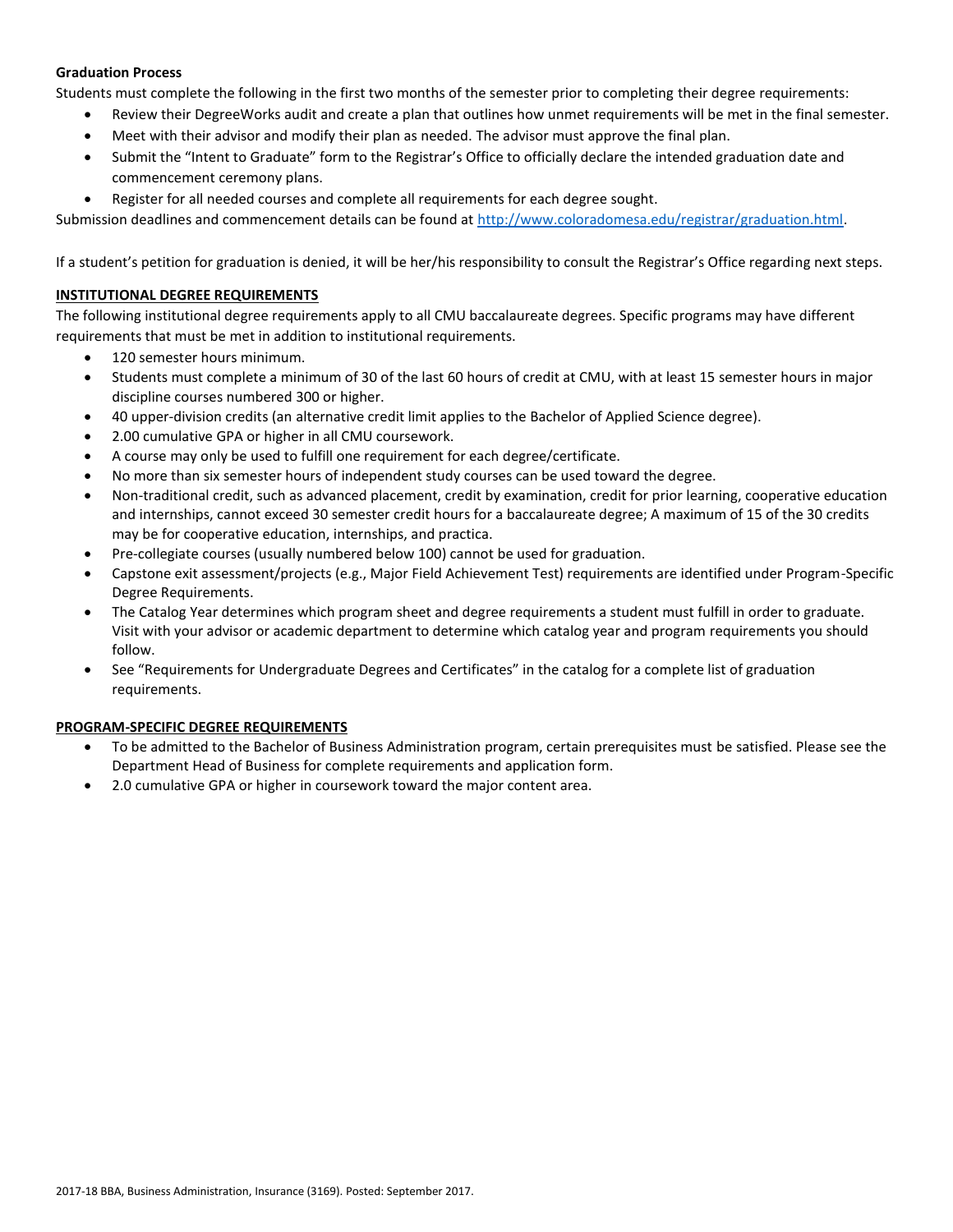# **ESSENTIAL LEARNING REQUIREMENTS** (31 semester hours)

See the current catalog for a list of courses that fulfill the requirements below. If a course is an Essential Learning option and a requirement for your major, you must use it to fulfill the major requirement and make a different selection for the Essential Learning requirement.

**English** (6 semester hours, must receive a grade of "C" or better and must be completed by the time the student has 60 semester hours.)

- $\Box$  ENGL 111 English Composition (3)
- $\Box$  ENGL 112 English Composition (3)

**Mathematics** (3 semester hours, must receive a grade of "C" or better, must be completed by the time the student has 60 semester hours.)

 MATH 113 - College Algebra (4) (3 credits apply to the Essential Learning requirements and 1 credit applies to elective credit.)

### **Humanities** (3 semester hours)

 $\Box$  Select one Humanities course (3)

# **Social and Behavioral Sciences** (6 semester hours)

- $\Box$  ECON 201 Principles of Macroeconomics (3)
- ECON 202 Principles of Microeconomics (3)

# **Natural Sciences** (7 semester hours, one course must include a lab)

- $\square$  Select one Natural Sciences course (3)
- $\Box$  Select one Natural Sciences course with a lab (4)

### **History** (3 semester hours)

 $\Box$  Select one History course (3)

# **Fine Arts** (3 semester hours)

 $\Box$  Select one Fine Arts course (3)

# **OTHER LOWER-DIVISION REQUIREMENTS**

# **Wellness Requirement** (2 semester hours)

- $\Box$  KINE 100 Health and Wellness (1)
- $\Box$  Select one Activity course (1)

# **Essential Learning Capstone** (4 semester hours)

Essential Learning Capstone must be taken after completion of the Essential Learning English and Mathematics requirements, and when a student has earned between 45 and 75 hours.

- $\Box$  ESSL 290 Maverick Milestone (3)
- $\square$  ESSL 200 Essential Speech (1)

**FOUNDATION COURSES** (21 semester hours. These courses plus ECON 201, ECON 202, and Essential Learning Math & English requirements must be completed within the student's first 60 hours.)

- $\Box$  ACCT 201 Principles of Financial Accounting (3)
- $\Box$  ACCT 202 Principles of Managerial Accounting (3)
- BUGB 105 Freshman Business Seminar (3)
- BUGB 211 Business Communications (3)
- $\Box$  BUGB 231 Survey of Business Law (3)
- $\Box$  One of the following courses: CISB 101 - Business Information Technology (3) CISB 205 - Advanced Business Software (3)
- $\Box$  One of the following courses:
	- CISB 241 Introduction to Business Analysis (3)
	- STAT 241 Introduction to Business Analysis (3)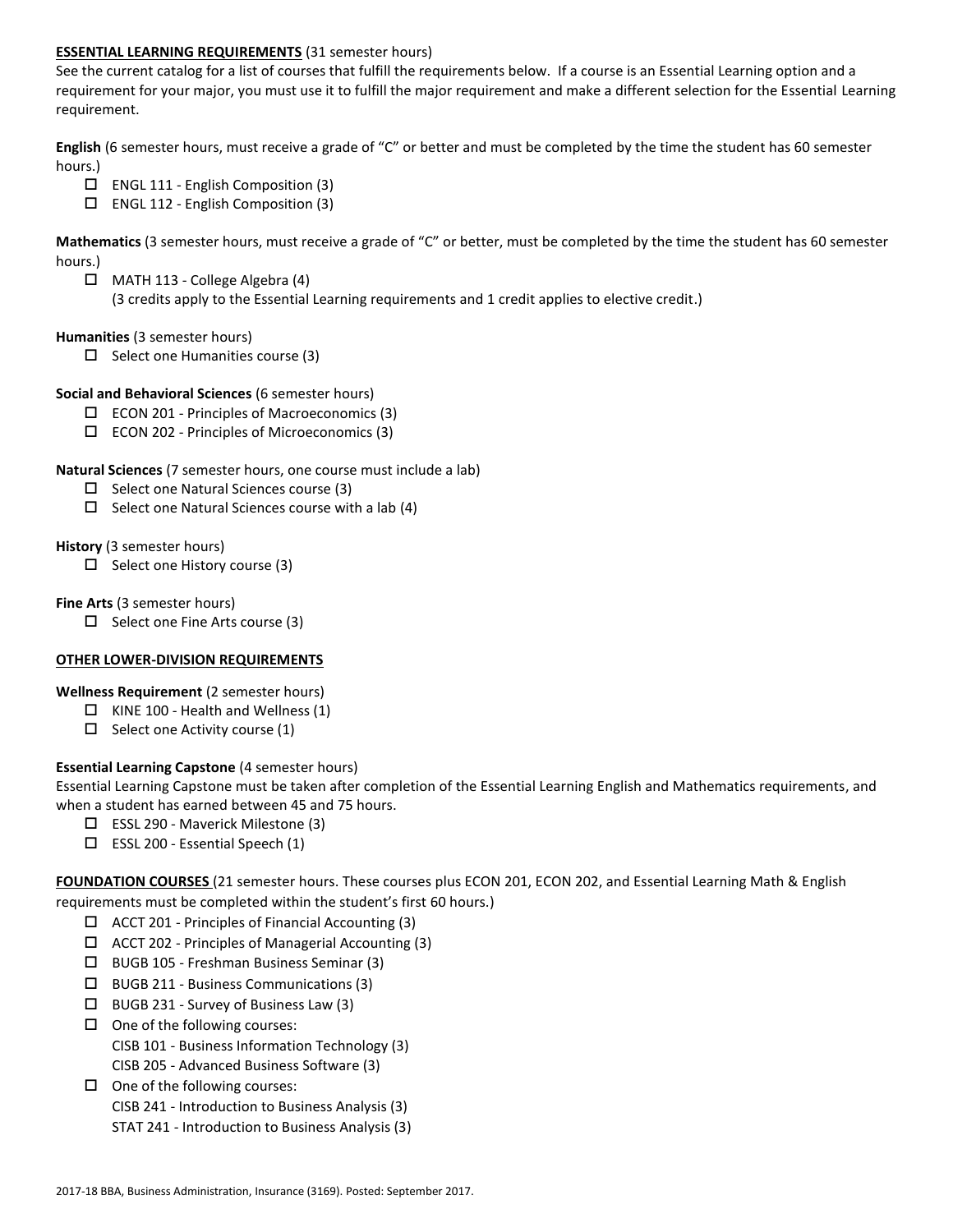### **BBA: BUSINESS ADMINISTRATION, INSURANCE REQUIREMENTS** (45 semester hours)

**Business Administration Core** (30 semester hours)

- $\Box$  BUGB 401 International Business (3)
- $\square$  CISB 210 Fundamentals of Information Technology (3)
- $\Box$  FINA 301 Managerial Finance (3)
- MANG 201 Principles of Management (3)
- MANG 301 Organizational Behavior (3)
- HRMA 371 Human Resource Management (3)
- MANG 471 Operations Management (3)
- MANG 491 Business Strategy (3)
- MARK 231 Principles of Marketing (3)
- $\Box$  One of the following courses: CISB 341 - Quantitative Decision Making (3) MANG 341 - Quantitative Decision Making (3) MARK 350 - Marketing Research (3)

**Insurance Nucleus** (15 semester hours)

- FINA 310 Risk Management (3)
- $\Box$  FINA 320 Fundamentals of Investments (3)
- FINA 412 Life and Health Insurance Licensure and Financial Planning (3)
- $\square$  FINA 415 Property and Liability Insurance Licensure (3)
- $\Box$  HRMA 475 Compensation and Rewards (3)

**GENERAL ELECTIVES** (17 semester hours) It is strongly recommended to meet with a Business Advisor to choose electives that complement the nucleus or choose the nucleus of a second concentration. At least four hours must be upper division. Also include all college level courses appearing on your final transcript, not listed above that will bring your total semester hours to 120 hours.